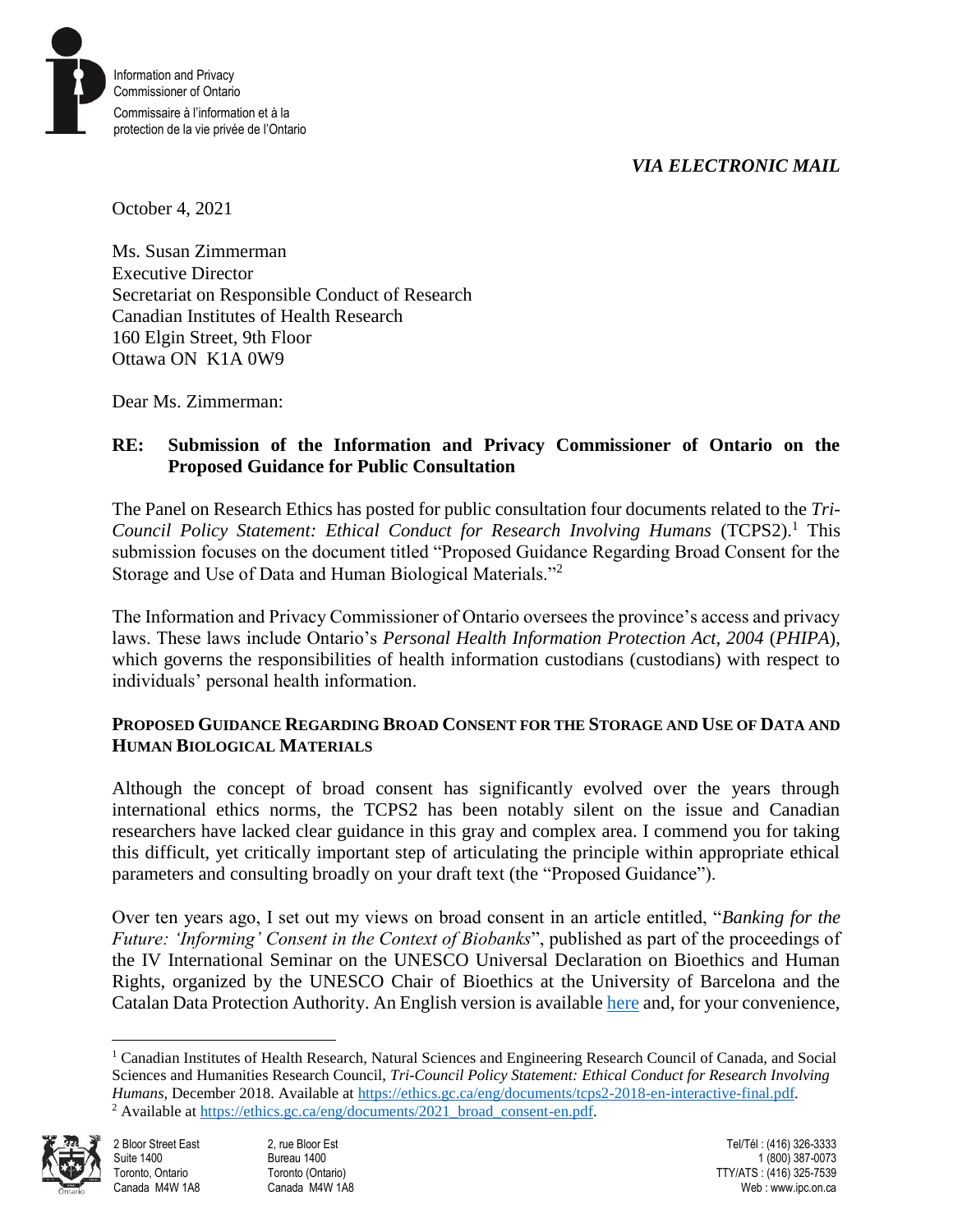has also been reproduced in full as an Appendix to this submission. Although the views expressed in that paper were written while I was in a different capacity, they are still representative of my views today. To the extent you may find it helpful, I refer you to that paper in its entirety for more detailed input into your consultation process.

In addition, I provide here below some general, high-level comments on your draft text, followed by more specific comments relating to the application of Ontario's *PHIPA*. Our comments are based on the basic premise that privacy, conceived as the right to control how information about oneself is shared with others, is not necessarily incompatible with the concept of broad consent.

#### A. GENERAL COMMENTS

#### **Cross-sectional versus longitudinal**

As currently written, the Proposed Guidance does not distinguish between cross-sectional studies when contact with the individual to collect data or samples occurs typically only once, at a specific point in time, versus longitudinal studies where repeated contact with individuals and ongoing data or sample collection are intended to occur over a longer period. The difference is important in terms of setting out the expectations of the researcher to obtain the ongoing consent of individuals. While some of the reasons cited as justifying the acceptability of one time consent (such as individuals not wanting to be re-contacted, or being lost to contact over time) may arise in the context of cross-sectional studies, they would not necessarily hold true in the context of longitudinal studies. In the latter context, researchers are highly motivated to maintain contact with individuals and the opportunity more feasibly exists to periodically renew or confirm consent.

#### **Purpose**

The Proposed Guidance appears to suggest that data repositories or biobanks may be created with very broad and open license to be used for any future, downstream purpose. However, more often than not, these data repositories or biobanks are funded with a more circumscribed research purpose or theme that is of particular interest or relevance to the sponsors. They have also been peer reviewed for their scientific merit and viability by specialized experts in that area of study, e.g. cancer, healthy aging, diabetes, cardiovascular diseases, maternal, prenatal and newborn care, etc. In such cases, the purpose that is described to individuals should accord with the purpose set out in the approved research proposal; individuals should not be asked for broader permission than is necessary to achieve the approved and authorized purpose.

#### **Accountability**

The Proposed Guidance appears to contemplate situations in which data or samples from the repository may be shared with future researchers who are located in different jurisdictions and/or not otherwise subject to the TCPS2. This may be the case when new opportunities for crosssectoral and/or international collaborations arise, and joint efforts and resources can be leveraged to new heights. In such cases, the Proposed Guidance suggests that researchers "must consider the repercussions of this decision for participants", which includes taking necessary procedural steps to realize any assurances made to the individual or informing the individual when they are unable to do so. However, basic notions of accountability would, in our view, necessitate much stronger language to require those responsible for the governance of the data repository or biobank to take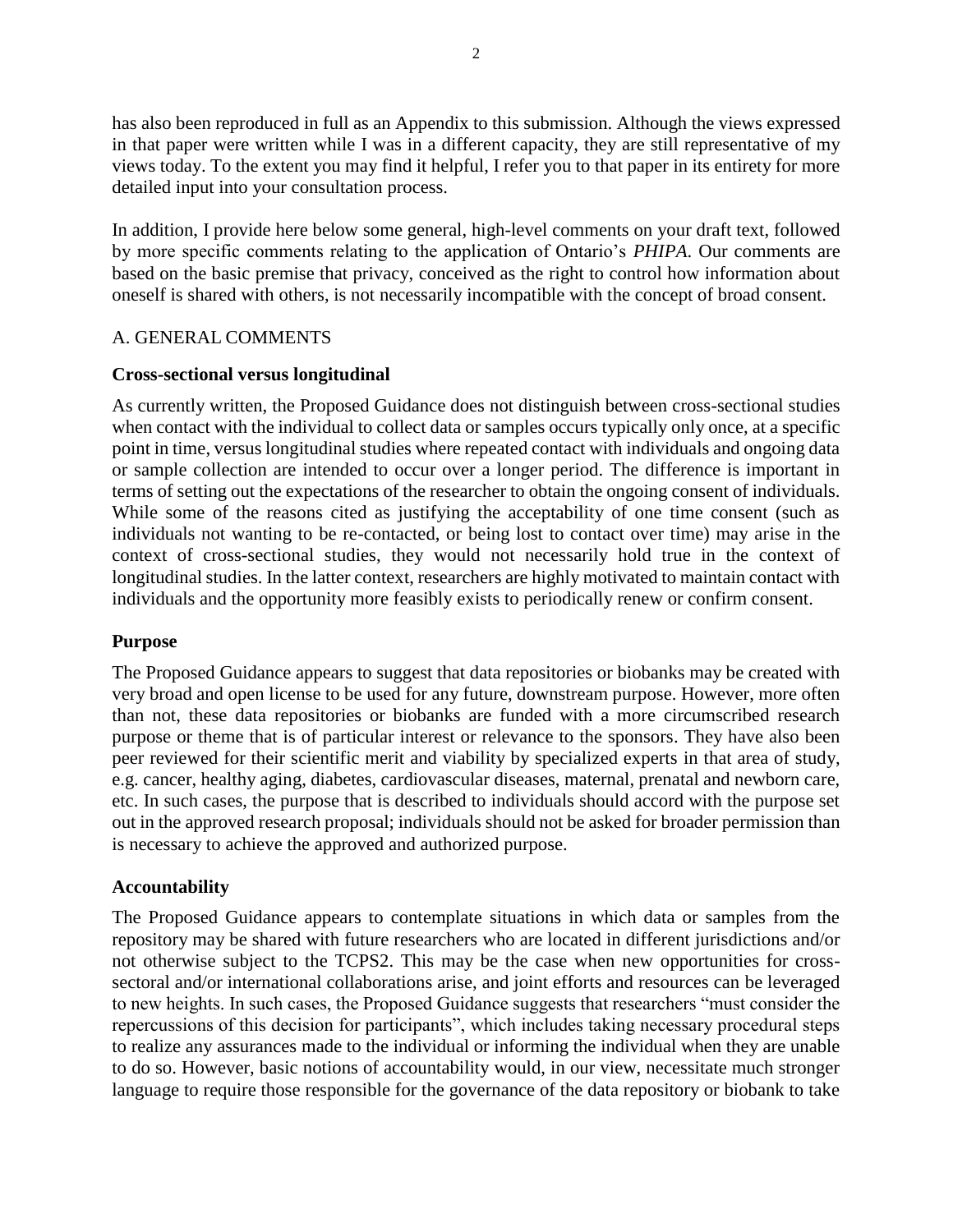responsibility for ensuring, contractually or otherwise, that the general ethical principles of the TCPS2 and any applicable legal obligations also apply to those downstream researchers.

#### **Transparency**

The Proposed Guidance acknowledges that not all participants will be interested in receiving detailed information about the repository's governance framework up front during the consent process, preferring instead to focus on that which is most relevant for informing their decision to participate. The Proposed Guidance suggests that researchers could provide individuals with these further details by way of addendum for reference later on, as well as a means by which individuals may obtain ongoing information about any changes to the repository's governance, such as contact information and a website. In our view, the transparency obligations imposed on those responsible for governing a data repository or biobank should be more explicit in terms of setting out the basic information elements that should be published for all to see on such a website. Transparency serves not only to inform individual participants, but also serves to hold researchers to account to the general public, to funders, and to regulators.

#### **Reasonable expectations of the individual**

The concept of broad consent is predicated on the reasonable expectations of the individual. Some individuals may indeed be comfortable with giving broad consent for their data or bio samples to be used for any and all research in the interest of advancing science, with no desire to limit the scope whatsoever. This may be the case for individuals who are well-versed in the field of science and research either by reason of personal circumstance or choice of career, have become acclimatized to the risks involved and generally know "the unknowns". However, the vast majority of individuals who participate in large-scale, population based research may not necessarily share this perspective and generally do not know what they don't know. From our experience, working in the field of data protection for many years, the key aspects that individuals would not reasonably expect, and may come back to surprise them if they are not specifically told about and alerted to the associated risks are: 1) the potential involvement of private sector partners and any commercialization of the research; 2) any broadening or change in what they understand to be the purpose of the research, particularly on issues they fundamentally disagree with or object to; 3) the potential risks that they may be re-identified by future researchers based on information the individual has provided or other information about them available from other sources; and 4) that their personal data or bio samples may be shared with researchers outside Canada.

#### B. SPECIFIC RECOMMENDATIONS

In addition to the more general comments above, we offer the following specific recommendations for your consideration.

The TCPS2 states that researchers who must comply with the TCPS2 are also "responsible for ascertaining and complying with all applicable legal and regulatory requirements with respect to consent and the protection of privacy of participants."<sup>3</sup> In Ontario, custodians – and non-custodian researchers who receive personal health information from custodians – must comply with applicable requirements found in *PHIPA* and its regulation. While we understand that *PHIPA* and

 $\overline{a}$ <sup>3</sup> TCPS2, page 9.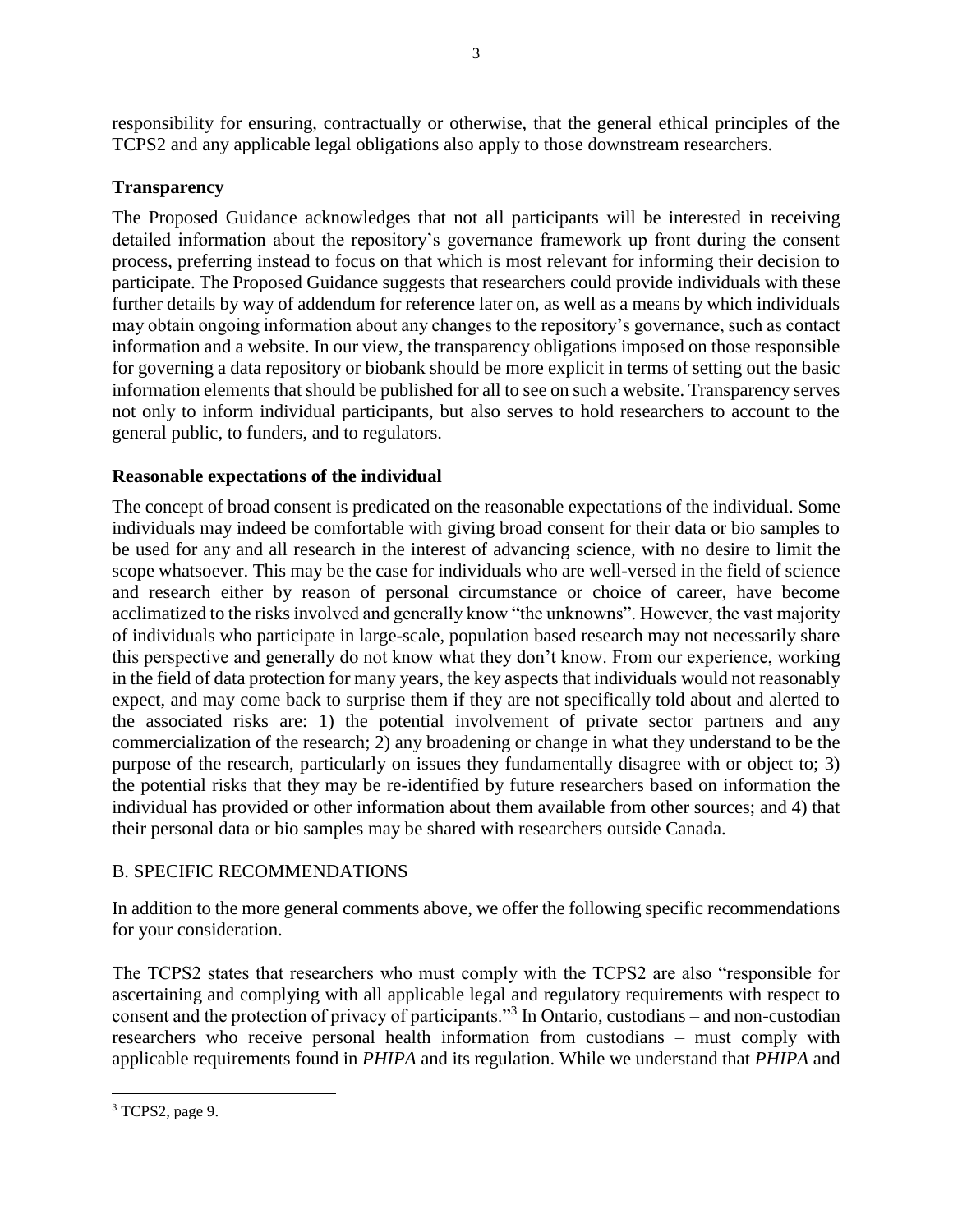its regulation do not apply to all research conducted in accordance with the TCPS2, our comments in this submission refer to *PHIPA* concepts that the Panel may find helpful to consider.

Our recommendations pertain to three sections of the Proposed Guidance: The shared responsibility to protect participants; Informed broad consent; and Ongoing broad consent.

#### **The shared responsibility to protect participants**

1. Require that researchers consider whether disclosure of data or bio-samples to other researchers would be permitted by the law of their jurisdiction

In the section on the shared responsibility to protect participants, lines 56-58 state: "Researchers who intend to make their collections of data or human biological materials available to other researchers not subject to the TCPS2 must consider the repercussions of this decision for participants." We recommend adding that the researcher must consider not only the repercussions of this decision for participants, but also whether this decision would even be permitted by the law of their jurisdiction. For example, if the data to be shared with other researchers is personal health information within the meaning of *PHIPA*, this would be a disclosure under *PHIPA*, and *PHIPA* places limitations on a researcher's ability to disclose personal health information received from a custodian.

#### 2. Discuss re-identification

We recommend adding that the shared responsibility to protect participants includes the responsibility to refrain from re-identifying (or attempting to re-identify) data about them that has been de-identified, unless permitted by law. For example, section 11.2 of *PHIPA* prohibits any person from using or attempting to use information that has been de-identified "to identify an individual, either alone or with other information, unless this Act or another Act permits the information to be used to identify the individual."<sup>4</sup> It is an offence under *PHIPA* to wilfully contravene section 11.2.

The Proposed Guidance touches briefly on the topic of re-identification at line 160, where "[r]isks of re-identification" is given as an example of a reasonably foreseeable risk that may arise from the storage and research use of data and human biological materials. We recommend that when discussing the risks of re-identification, the researcher explain that identifiability is a spectrum and describe the level of identifiability of the data that will be shared.

#### **Informed broad consent**

 $\overline{a}$ 

#### 3. Require that researchers provide the information to participants in plain language

Lines 106-109 acknowledge "not all participants are interested in the details of a repository's governance and their inclusion in the consent form may distract from information that is more relevant to the participant at the time of initial consent." Along these same lines, we recommend

<sup>4</sup> This prohibition is subject to the exceptions set out in s. 11.2(2).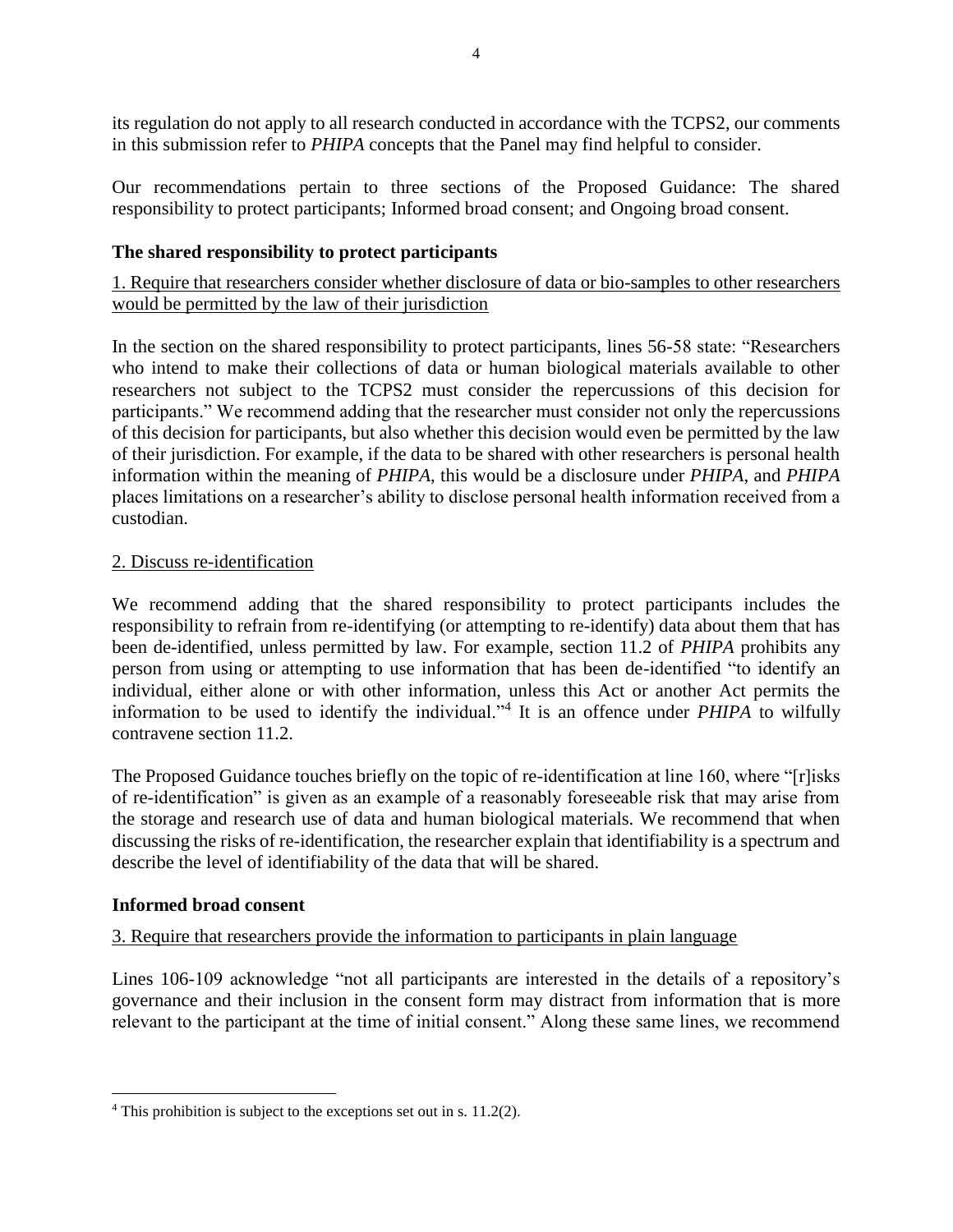that the Proposed Guidance affirm that the information provided to participants should be in plain language that can be easily understood.<sup>5</sup>

#### 4. Require that researchers provide parameters on the purposes for which data will be used

Lines 129-130 refer to providing the participant with a "[d]escription of what data and human biological materials will be stored for research, for what purpose, if known…" Even if the exact purposes are not known, we recommend that the researcher put some general parameters around the purposes for which the data may be used; it should not be completely open. For example, the researcher might know what purposes the data will *not* be used for, or the general areas of research that will be permitted. Additionally, researchers should build in a process that allows them to inform participants if there is a significant change in purpose from what was originally described.

#### 5. Require that participants be informed of related indirect collections

Lines 128-140 provide details on how the researcher should inform the participant of "what is being collected and stored for unspecified research and why." We recommend that researchers should also inform the participant whether any other personal health information or personal information will be collected indirectly through other means, such as linkage with other records.

#### 6. Consider any impact on the participant's family members

Research involving a participant's personal health information, particularly in the context of biobanks, could have an impact on the participant's family members as well. We recommend adding to the list of requirements for informed broad consent that the participant be informed of the implications that their participation may have on their family members. For example, the researcher should explain whether they will be asking the participant for family history or geneticrelated information which may reveal information about their family members. Similarly, the researchers should explain whether they will require contact information of family members, and whether and in what circumstances the researcher would contact the individual's family members.

#### 7. Require that participants have access to ongoing information

 $\overline{a}$ 

Lines 148-150 refer to providing the participant with an "[e]xplanation of what and how to obtain information that will be provided as part of ongoing consent (e.g., details of research) or that participants will not have access to this information." In our view, and for purposes of basic transparency, participants should always have access to ongoing information about the purposes for which the data is being used. We recommend that the Proposed Guidance omit the phrase "or that participants will not have access to this information".

<sup>5</sup> The concept of "plain language" is found in *PHIPA*, which requires prescribed persons and prescribed entities to "make publicly available a plain language description" of their functions, including a summary of the practices and procedures for protecting the privacy of the individuals whose personal health information they receive and for maintaining the confidentiality of that information.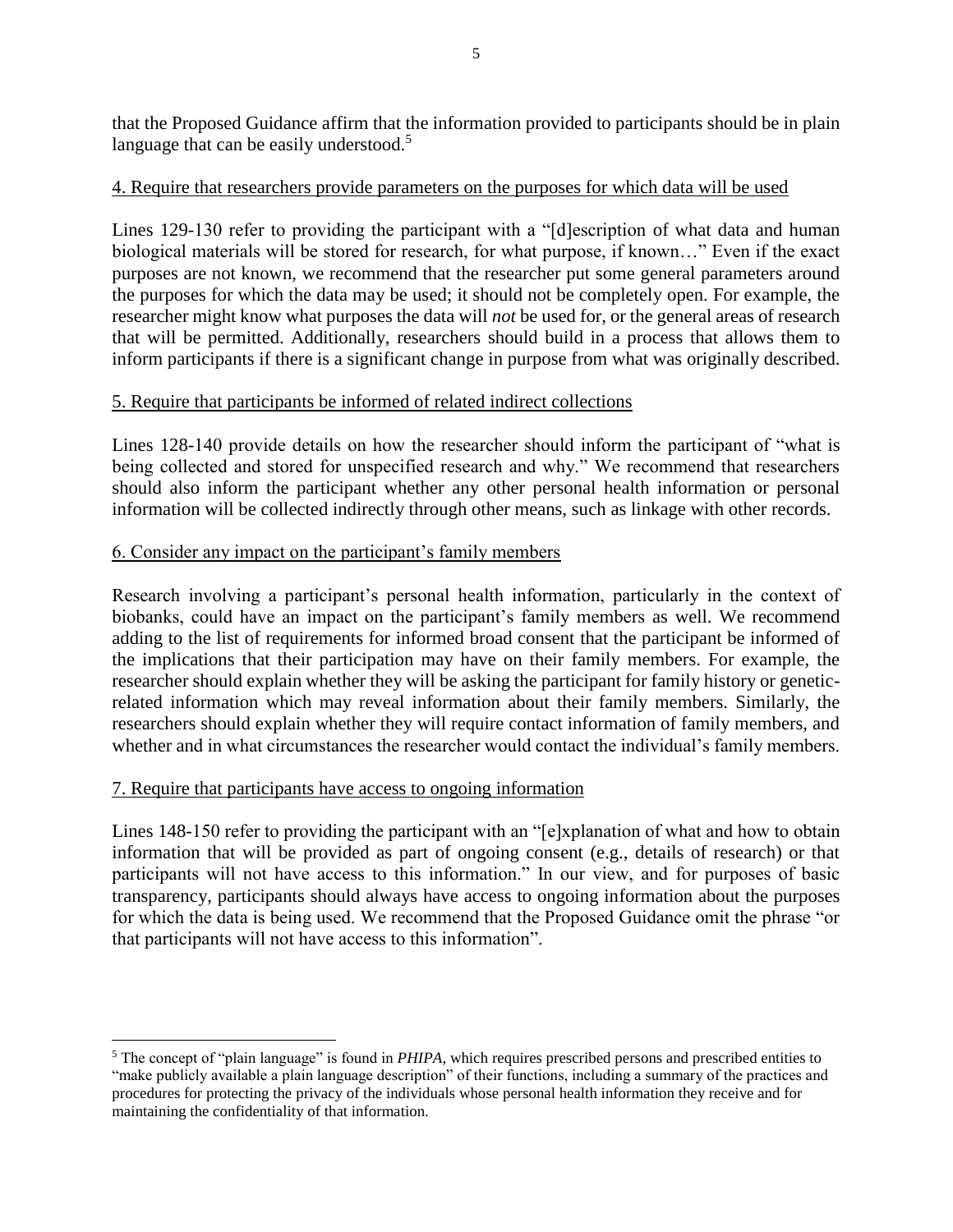#### 8. Emphasize that commercialization is a highly sensitive topic

Lines 182-184 refer to providing the participant with "[i]nformation concerning whether the repository financially benefits from the commercialization of findings, the data or human biological materials or products derived from them and whether participants will financially benefit." We recommend that the Proposed Guidance acknowledge that the possibility of commercialization of research results continues to be a matter of significant public concern, particularly in a publicly-funded health care system, and this may be the case, even when the data has been de-identified.<sup>6</sup>

#### 9. Expand on the idea of transparency

The information elements listed in lines 118-190 of the Proposed Guidance that should be communicated to individuals in order for broad consent to be informed, should also be communicated to individuals -- and indeed the public at large -- for the sake of transparency - even where individual consent is not required by law or by the TCPS2.

Additionally, we recommend that the researcher include information on the source of the data (if it is not collected directly from the individual), the nature of the data and any data linkages that will be performed.

#### **Ongoing broad consent**

#### 10. Add a note about who may contact the participant

This section sets out the duty of repositories and researchers "to provide participants who wish it with information relevant to their consent throughout the storage and use of their data or human biological materials for research" and notes "[r]esearchers must respect the wishes of participants who do not want to be re-contacted." We recommend adding that there may be legislative requirements about who may or may not contact the participant.

For example, where a custodian has disclosed an individual's personal health information to a researcher without consent, *PHIPA* contains these requirements with respect to who may contact the individual:

- In research under s. 44 of *PHIPA*, the researcher to whom a custodian disclosed personal health information about an individual must not make contact or attempt to make contact with the individual, directly or indirectly, unless the custodian first obtains the individual's consent to being contacted.<sup>7</sup>
- In the event of a privacy breach, if a custodian is a researcher who has received the personal health information from another custodian under s. 44(1), the researcher shall not notify the individual unless the custodian that disclosed the personal health information under s. 44(1)

 $\overline{a}$ 

<sup>6</sup> [Comments of the Information and Privacy Commissioner of Ontario on Proposed Interoperability Regulations](https://www.ipc.on.ca/wp-content/uploads/2020/08/2020-07-23-proposed-interoperability-regulations-phipa.pdf)  under *[PHIPA](https://www.ipc.on.ca/wp-content/uploads/2020/08/2020-07-23-proposed-interoperability-regulations-phipa.pdf)*, July 2020. See part 3: Enhanced coherence of Ontario's health privacy oversight regime.

<sup>7</sup> *PHIPA*, s. 44(6)(e).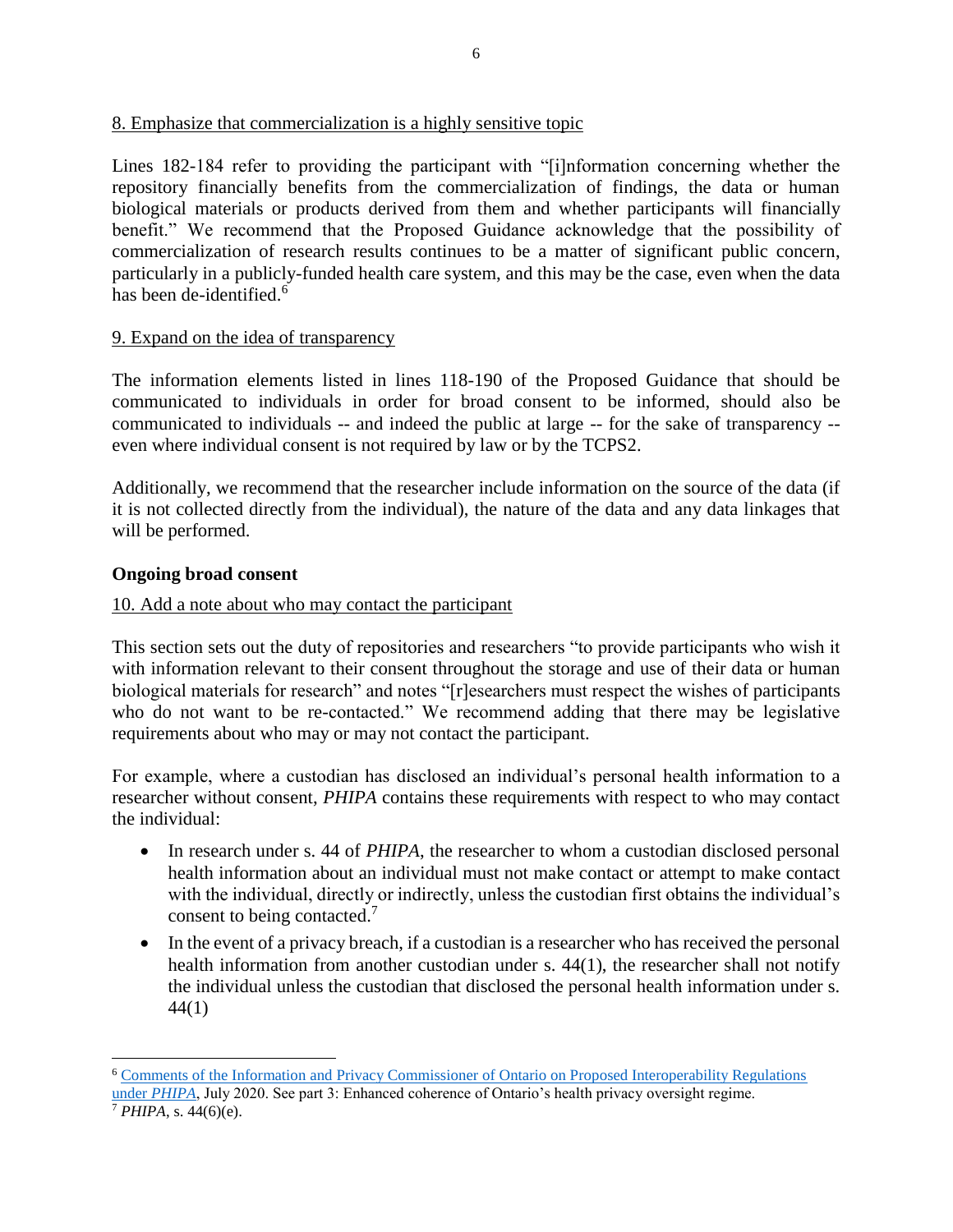- o first obtains the individual's consent to having the researcher contact the individual; and
- $\circ$  informs the researcher that the individual has given consent.<sup>8</sup>

We appreciate the opportunity to make this submission and commend you and your organization once again for taking on this important initiative. Please do not hesitate to let us know if you have any follow up questions.

Sincerely,

عدده

Patricia Kosseim Commissioner

 $\overline{a}$ 

<sup>8</sup> *PHIPA*, s. 12(4).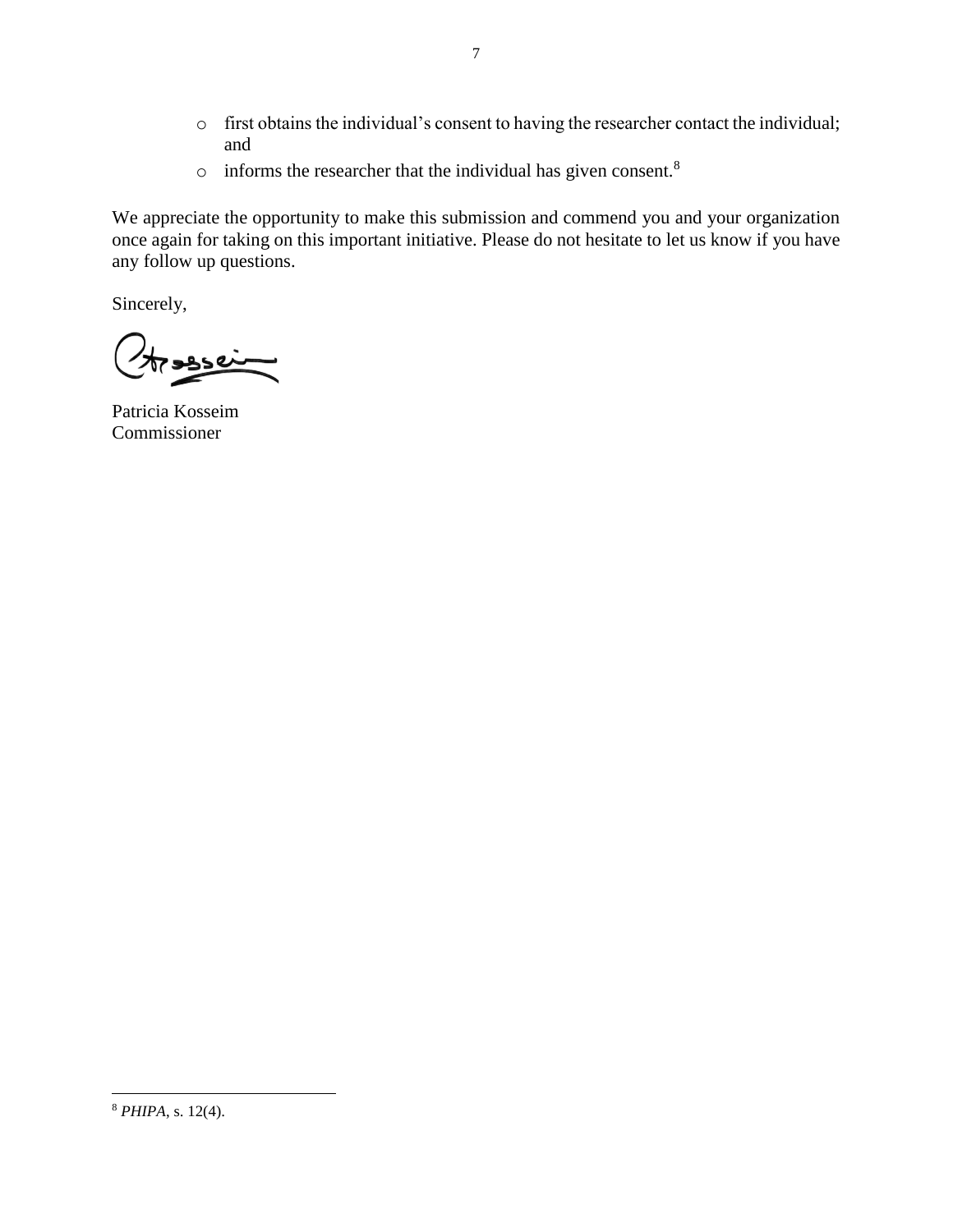# **[Appendix](https://www.priv.gc.ca/en)**



Office of the **Privacy Commissioner** of Canada

Commissariat à la protection de la vie privée du Canada

[Home](https://www.priv.gc.ca/en/)  $\rightarrow$  [OPC News](https://www.priv.gc.ca/en/opc-news/)  $\rightarrow$  [Speeches](https://www.priv.gc.ca/en/opc-news/speeches/)

# Banking for the Future: "Informing" Consent in the Context of Biobanks

# <span id="page-7-0"></span> $\boldsymbol{\Delta}$  This page has been archived on the Web

Information identified as archived is provided for reference, research or recordkeeping purposes. It is not subject to the Government of Canada Web Standards and has not been altered or updated since it was archived. Please contact us to request a format other than those available.

<span id="page-7-1"></span>**[This page has been archived on the Web.](#page-7-0) (#archived)**

Paper submitted at the *IV International Seminar on the UNESCO Universal Declaration on Bioethics and Human Rights*, organized by the UNESCO Chair of Bioethics in the University of Barcelona and the Catalan Data Protection Authority

January 21, 2011 Barcelona, Spain

Patricia Kosseim, General Counsel, Office of the Privacy Commissioner of Canada and Dara Jospe, Student, University of Ottawa

# I. Introduction

<span id="page-7-2"></span>In2009, Time magazine chose biobanking as one of the ten 'ideas changing the world right now'.  $1^{(\# \ln 1)}$  Biobanking stands to fundamentally change the way we prevent, diagnose and treat disease, however it is also changing traditional ethical, legal and social norms of medical research. As Elger and Caplan note: "The challenge produced by biobanks is immense: after more than 50 years of classical health research ethics, regulatory agencies have begun to question fundamentalethical milestones". <sup>2 (#fn2)</sup> One fundamental ethical milestone being challenged by the growing emergence of biobanks today is consent. This paper attempts to address this challenge by suggesting ways of operationalizing consent from a data-protection perspective.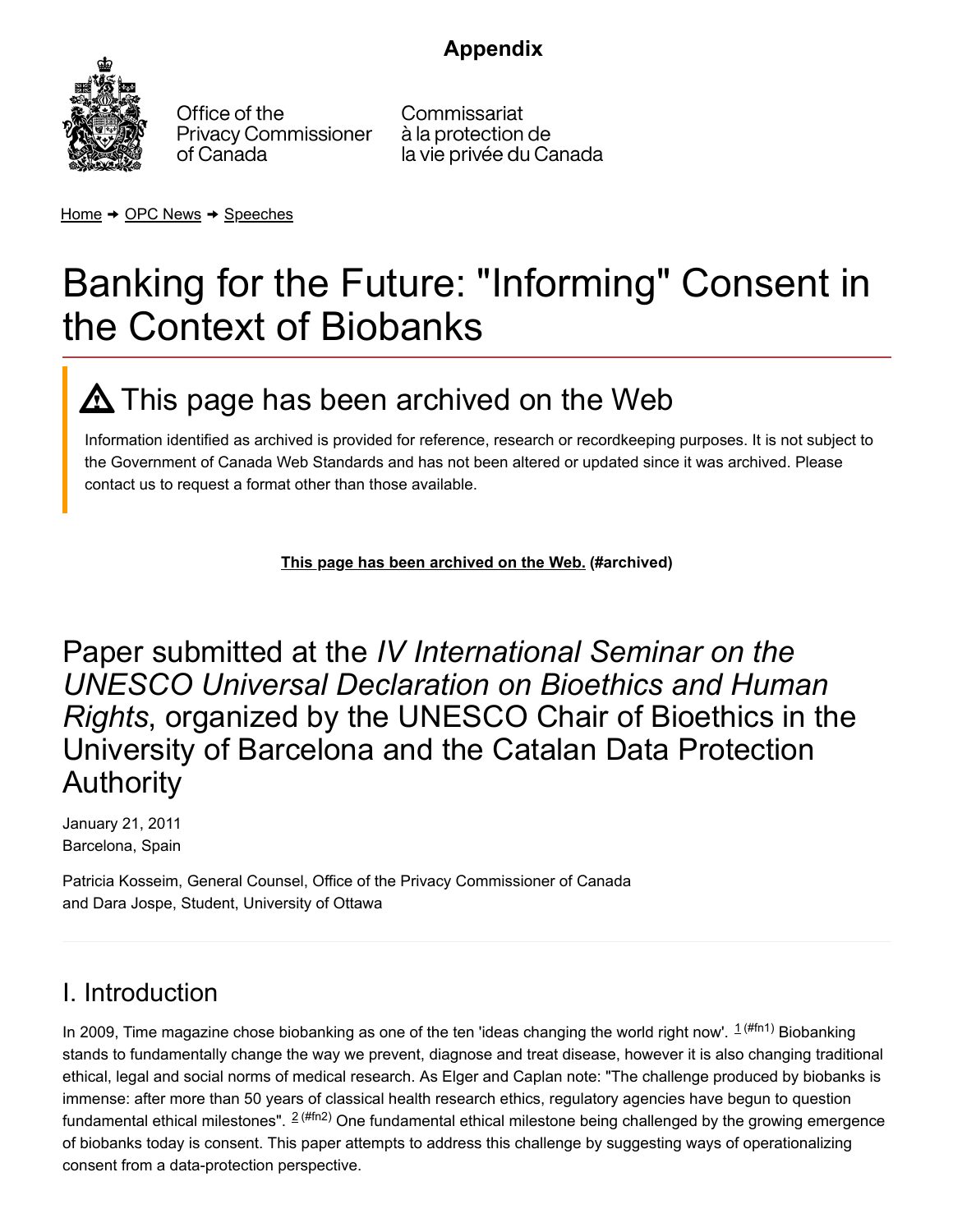## a. Emergence of Biobanks

<span id="page-8-0"></span>Although there is no consensus definition of a biobank, it is generally understood as "a collection of biological material and the associated data and information stored in an organized system, for a population or a large subset of a population."  $3^{(\#m3)}$  Biobanks may vary in terms of size, scale, scope and type, but they otherwise share a number of typical characteristics including, a combination of genotypic and phenotypic data, a public interest focus, and some governance mechanism that permits access by researchers for future research purposes, subject to certain conditions.  $4^{( \#m4)}$  Researchers use biobanks to understand how health is impacted by genetic, environmental and/or lifestyle factors, to improve the detection, prevention, diagnosis and treatment of disease and ultimately, to enhance the health of populations.

<span id="page-8-1"></span>At the time of writing, the Public Population Project in Genomics (P3G) - a not-for-profit international consortium that provides access to expertise, resources and up-to-date information on public population genomics - reported the existence of 164 large population-based studies; each larger than 10,000 individuals and together targeting nearly 13 million participants in more than 40 countries.  $\frac{5}{2}$  [\(#fn5\)](#page-15-4)

<span id="page-8-2"></span>Biobanks can take various forms: they may be comprised of archived material left-over from clinical use, or collected prospectively for the purposes of biobank research. They may be broad population based collections of biosamples and data from healthy individuals, or may be targeted collections from disease-specific communities. Biobanks may be designed to collect biosamples and data at a specific point in time (cross-sectional prevalence) or on an ongoing, longitudinal basis in order to study health changes in a population over long periods (cohort). *For the purposes of this paper, we consider biobanks created prospectively for longitudinal cohort studies that are epidemiological in nature.*

### b: Informed consent

Informed consent remains a fundamental legal and ethical principle in health research. Firmly anchored in seminal codes of research ethics involving human subjects, informed consent engages the foundational principle of respect for persons. As a legal principle, it finds roots in common law as a waiver to the tort of battery and negligence in medical research, and in human rights law, as an express manifestation of the individual right to autonomy, liberty and human dignity. To the extent that biobanks also involve the collection of personal data, the requirement for informed consent is engaged by internationally recognized principles of data protection as well.  $6$  <sup>[\(#fn6\)](#page-15-5)</sup>

<span id="page-8-3"></span>Informed consent requires individuals to know and understand the nature and consequences of their inclusion in research, including all the risks involved, before deciding whether or not to participate. While this concept may be practicable in the context of individual research projects, such as clinical trials for example, where the specific details of the trial must be firmly set out in the study design and protocol, it is considerably more difficult to apply to in the context of biobanks. General information about the governance of the biobank may be described at the time of recruitment and prospective data collection, but certainty about how the biobank may evolve over years or even decades cannot be predicted and specifics about future research projects that will make use of the biosamples and data in the biobank are not yet known.

Given the sheer size of the populations involved and the vast number of research projects expected to make use of the biobank collections, it may be unrealistic to expect researchers to re-contact individual participants to obtain their specific informed consent each time an access request is made for a new research project. It is argued that the cumbersome, expensive and impracticable nature of such a requirement could potentially inhibit socially-valuable research from proceeding. Practical issues aside, re-contact may also run counter to individuals' express wishes to permit use of their biosamples and data for future research purposes without having to be re-consented every time. 7 [\(#fn7\)](#page-15-6)

# <span id="page-8-4"></span>c. Broad Consent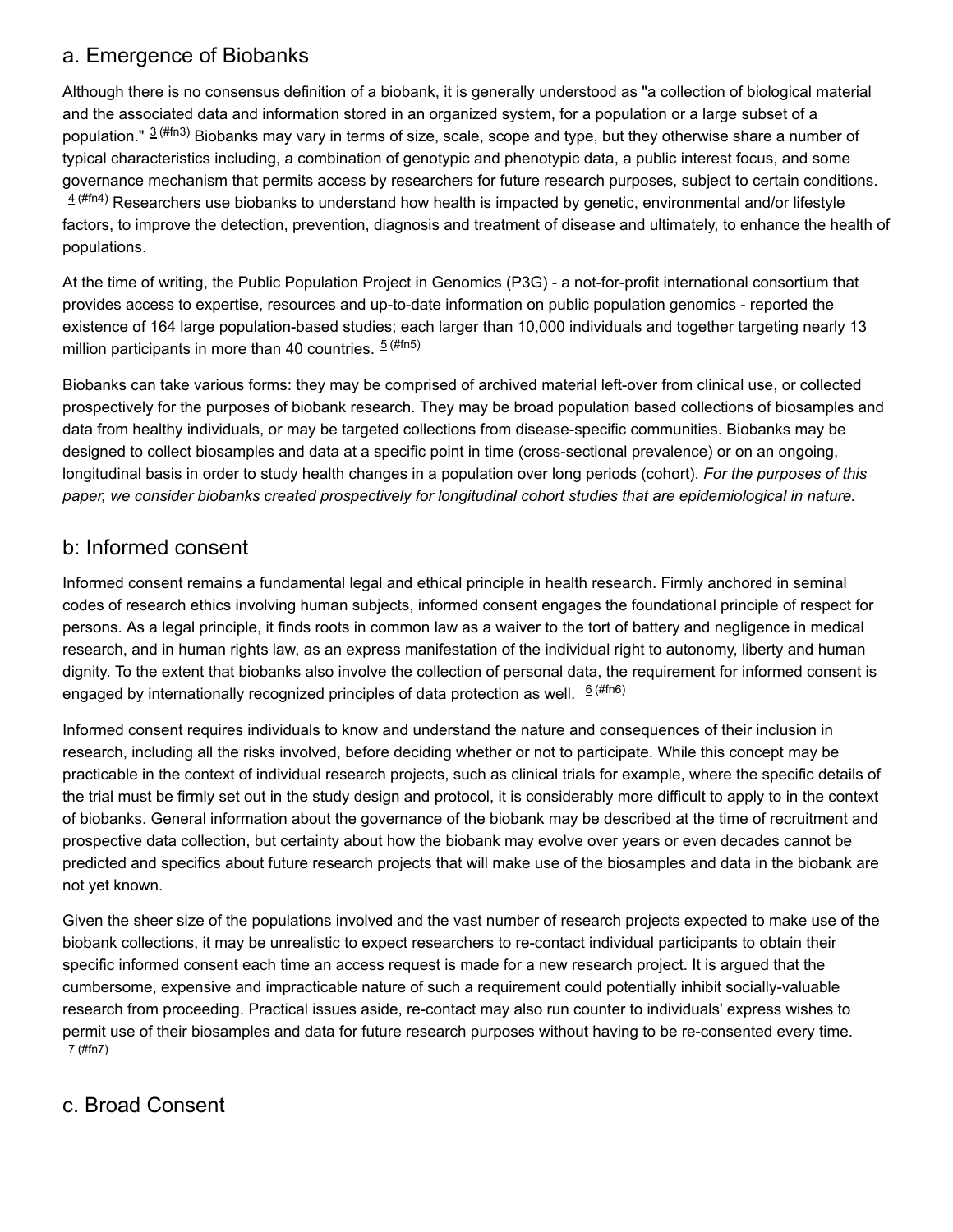Increasingly, academics, policy-makers and even some legislatures have come to acknowledge the practical difficulties of transposing a specific informed consent requirement from the traditional medical research paradigm into the context of biobanks. As a result, there has been a growing movement away from a model of specific informed consent to one of broad consent.  $8$  [\(#fn8\)](#page-15-7)

<span id="page-9-0"></span>Broad consent is a more general form of consent whereby individuals agree to have their biosamples and personal information collected and stored in the biobank and used for future, unspecified research. Under a broad consent model, individuals may be given information about the purpose of the biobank, the data collection process, how their data will be managed, including procedures for granting researcher access to the data for future research studies, but without knowing the specifics of what those future studies will entail.

A review of international guidelines illustrates the increasing acceptance of broad consent as an alternative model for biobank research. For instance, the 2009 OECD Guidelines on Human Biobanks and Genetic Research Databases (HBGRD) recognize the possibility for broad consent at Article 6:

*Where authorised by applicable law and the appropriate authorities, the operators of the HBGRD could consider* obtaining a consent that will permit human biological specimens and/or data to be used to address unforeseen research questions. Participants should be fully informed of the breadth of such consent and there should be additional *safeguards in place to ensure that participants are protected. 9 [\(#fn9\)](#page-15-8)*

<span id="page-9-1"></span>Other international instruments however are more guarded in their approach by requiring anonymization of data as a condition for allowing broad consent instead of specific informed consent. For example, the World Health Organization has recommended:

In some cases it might be desirable to seek broad, open-ended consent to future research, the purposes, limits or *consequences of which are currently unknown. In such cases, blanket future consent is only permissible where* anonymity can be guaranteed, and there is no risk that unexpected results will filter back to the subjects concerned. If this guarantee is not possible, or if linking of data is necessary for the research, then specific consent to the specific research must be obtained. The use of sunset clauses, whereby consent will only be valid during a finite period of time, *might be considered as a means to ensure adequate protection of individual interests. 10 [\(#fn10\)](#page-15-9)*

<span id="page-9-3"></span><span id="page-9-2"></span>Broad consent is gaining some traction at the national level as well. A growing number of jurisdictions are adopting laws or policies in support of broad consent, albeit subject to a wide variety of conditions such as: partial restrictions on use, anonymization of data, approval by a research ethics committee and the ability to opt-out. Iceland, Estonia, U.K., Australia, Germany, Switzerland and Japan have express legislation or national policies directly on point.  $^{\text{11 (ffn11)}}$ Among those absent from this list is Canada. The concept has not been expressly adopted into data protection laws and the December 2010 revision of the *Tri Council Policy Statement (TCPS) on Ethical Conduct of Research Involving Humans* made no explicit mention of broad consent. 12 [\(#fn12\)](#page-16-0)

<span id="page-9-6"></span><span id="page-9-5"></span><span id="page-9-4"></span>Accordingly, the legal acceptability of broad consent, subject to different conditions, will vary from jurisdiction to jurisdiction depending on the laws and policies in place.  $^{13~\rm{(ffn13)}}$  The variation across these norms can be explained in part by differences in local cultures, values and traditions which influence publics' preferences and expectations of what researchers can or cannot do with their personal information.  $^{14\,(H\!in14)}$  Where the normative balance is ultimately struck reflects the relative weighting each society places on foundational ethical principles such as individual autonomy and self-determination on the one hand, and principles of solidarity, citizenry and universality, on the other.  $^{\rm 15\,(\#fn15)}$ 

# <span id="page-9-7"></span>II. Recent Challenges in the Courts

With the relative weighting of these normative principles still in flux, a number of recent court cases demonstrate the practical challenges of applying consent in the context of biobanks and the complexity of the issues at stake.

In British Columbia, Canada, parents recently launched a lawsuit against two hospitals alleging breach of privacy, an unlawful search and seizure and breach of fiduciary duty. Parents took objection when they learned, after the fact, that their infants' blood samples obtained through routine newborn screening tests for genetic diseases at birth, were being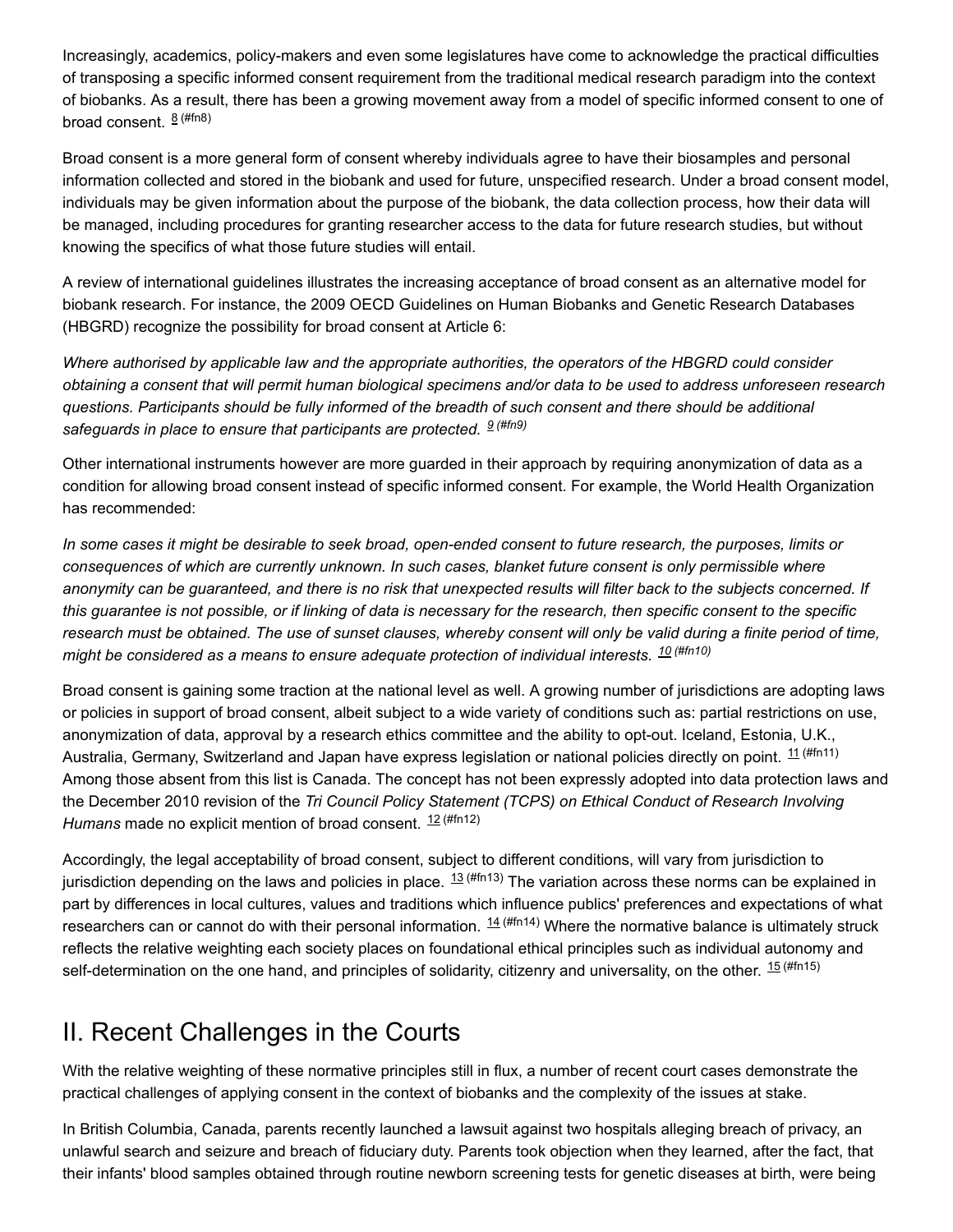<span id="page-10-0"></span>retained by the hospitals and used for secondary research purposes without consent.  $^{16\,(\#fn16)}$ 

<span id="page-10-1"></span>The BC Supreme Court has yet to rule on the case but in a similar case in Texas, parents filed a civil suit against the defendant State Department of Health for failure to obtain their consent for retention and use of their newborn blood spot samples (NBS). The parents argued that this non-consented practice constituted unlawful search and seizure and violation of their liberty and privacy rights under the Fourth and Fourteenth Amendment of the U.S. Constitution and applicable state laws.  $^{17\,(#fn17)}$  $^{17\,(#fn17)}$  $^{17\,(#fn17)}$  After failed attempts to have the suit dismissed, the State Department of Health eventually agreed to settle the claim by: posting, online, all the research projects that used the NBS; informing parents how their child's NBS was used; and destroying over four million NBS it had obtained between 2002 and 2009 without parental consent.  $^{18\,(\#fn18)}$  This destruction resulted in waste of valuable public resources and loss of opportunity to conduct socially-important paediatric research. The irony here is that, had parents been asked, many would have likely agreed to have their newborn's NBS used for research purposes which may have prevented litigation in the first place. 19 [\(#fn19\)](#page-16-7)

<span id="page-10-3"></span><span id="page-10-2"></span>The Havasupai tribe of Arizona sued Arizona State University over a genetic study conducted by its researchers. In this case, although the plaintiffs had consented to the collection of their DNA for research, they understood the purpose of the research was to investigate the high incidence of type-2 diabetes among the tribe. It was only years later that they learned their DNA samples were also being used to research other conditions, including schizophrenia (a condition which they considered socially stigmatizing) and the geographic origins of their tribe (research they found objectionable given their own traditional beliefs of their ancestral origins). In this case, participants had signed a broad consent form which stipulated that their blood could be used to "study the causes of behavioural/medical disorders". However, most participants did not understand this to mean research beyond diabetes. Ultimately the University settled the suit for millions of dollars. 20 [\(#fn20\)](#page-16-8)

<span id="page-10-4"></span>These recent cases demonstrate the legal fragility of biobanks that are maintained and used for secondary research purposes without consent, or biobanks for which consent is ostensibly obtained but in such broad terms that it is misunderstood by participants and becomes virtually meaningless. The interesting question here is whether broad consent obtained prospectively at the time of collection and properly explained could have been sufficient to alleviate participant concerns, meet their needs and expectations, and ultimately maintain their trust. Without commenting on the legality of broad consent in Canada or the U.S. -- particularly given notable differences between North American and European policy and legislative frameworks -- there are a number of partial solutions, at least from a data protection perspective, that could have made broad consent more palatable for participants in these cases.

# III. Broad Consent from a Data Protection Perspective

As a data protection principle, informed consent requires advising individuals of what they need to know to understand how personal information about them will be collected, used, stored and disclosed, taking into account the *reasonable* expectations of the individuals, depending on the circumstances and the sensitivity of the data. <sup>21 [\(#fn21\)](#page-16-9)</sup>

<span id="page-10-5"></span>Whereas informed consent as a waiver to the tort of battery or negligence in medical research requires explanation of *all* specific risks to the body, no matter how rare or minimal, informed consent for data protection purposes requires disclosure of what a person would reasonably expect to know taking into account the circumstances and nature of the data involved. Applied to prospective collection of biosamples in the context of longitudinal cohorts, this would require providing individuals with the following classes of information: 1) the data collection process; 2) the purpose of the biobank; 3) the governance framework of the biobank; 4) the future purposes to which the data will be put; and 5) the terms of their engagement.

## a. Data Collection Process

In prospective, longitudinal cohorts, information provided to individuals about the data collection process itself should be as specific as possible. Individuals would reasonably expect to know details at this level so as to understand what their active involvement will entail, particularly given the long-term nature of their involvement, the potential involvement of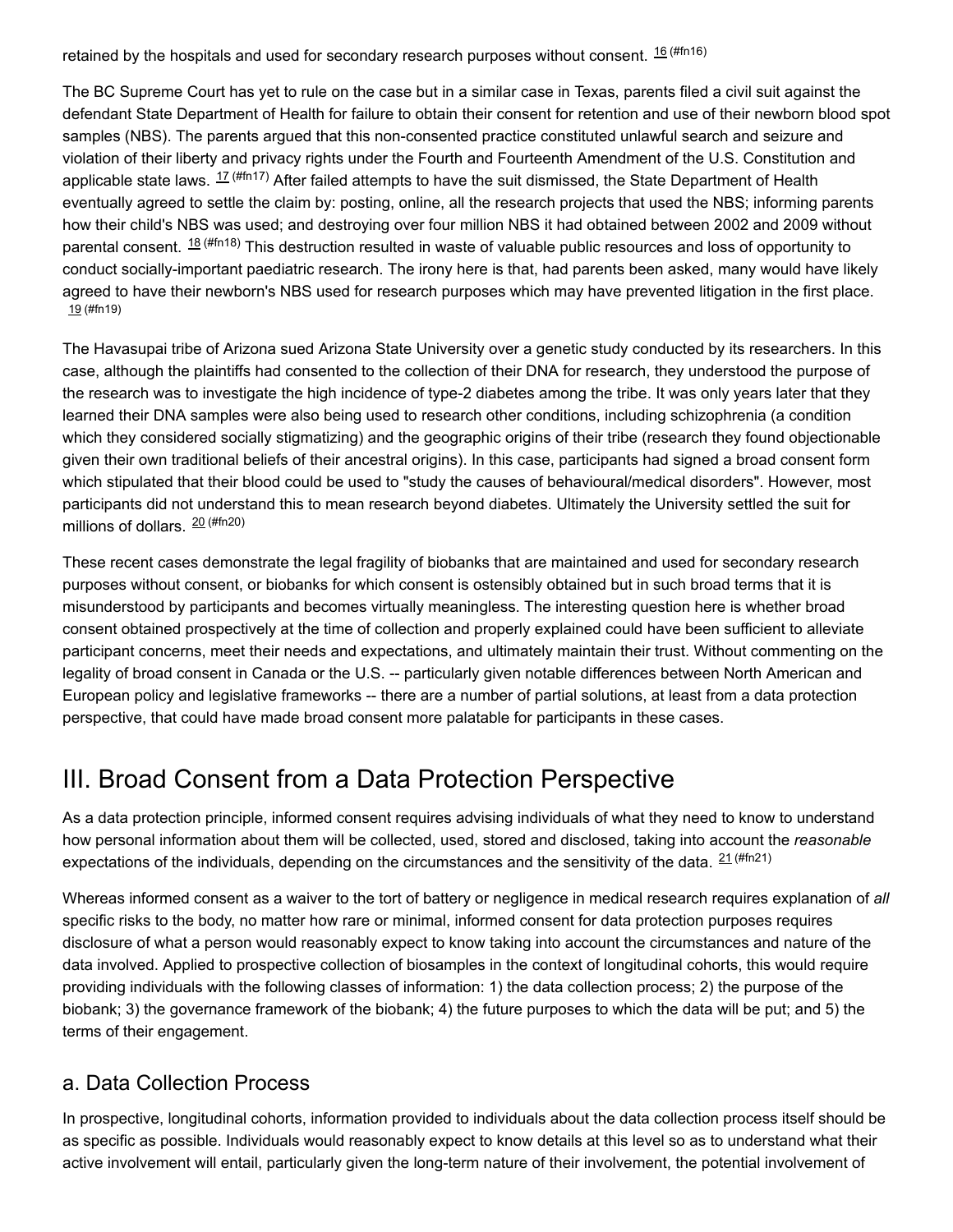family members, and the significant physical and personal inconveniences involved. Individuals would reasonably want to know the frequency with which they will be contacted and for what purpose; which biosamples and other physical measures will be taken, how, how often and what - if any - are the risks; the nature and extent of the personal information to be collected directly through questionnaires, how and how often; the general nature of the questions to be asked and how personally intrusive they may be (e.g. general questions about physical well-being or sensitive questions about emotional and mental state, and/or lifestyle choices); what other personal information will be collected indirectly through other means (e.g. linkage with health records etc.); how often they or their family members will be contacted, how long will each contact take and for what purpose (more data collection or periodic confirmation of contact information only); travel and expense implications etc.

Given the scientific imperative to collect robust, comparable data on a systematic basis over time, details about the data collection method are typically specified in a well-established research protocol that has been through a rigorous peer review process, approved and funded accordingly. These details are not likely to be deviated from, or at least not easily. To do so would risk creating undue bias in the selection and collection process. Hence, these details would be available at the time of recruitment and should be shared with prospective participants to inform their decision on whether or not to be included in the biobank.

## b. Purpose of the Biobank

From a data protection perspective, purpose identification is a key factor for informing an individual's consent to collection, use or disclosure of their personal information. Individuals would reasonably expect to know what the purpose of the biobank is intended to serve. The case involving the Havasupai tribe of Arizona described above is a case in point -- although the consent form described broad research purposes, the tribe understood the purpose of their DNA collection was to study type-2 diabetes.

In some cases, the purpose of the biobank may be to create a very large cohort of healthy individuals across a broad age span to support general research related to public health, epidemiology, and population genomics. In these contexts, it would be understandably difficult to circumscribe the objective of the biobank beyond these general health research purposes.

In other cases, however, biobanks may be created for the purpose of supporting research on a certain disease or class of diseases (e.g. certain chronic diseases or cancers), or for examining the health determinants of certain cohorts (e.g. children, adult or aging populations). These purposes will typically be specified in the original research protocol. Again, these are not likely to be easily changed without affecting the scientific validity of the data collection method on the basis of which the biobank was peer reviewed, or the sponsors' expectations on the basis of which funding was approved. In these cases, researchers should inform prospective participants of the circumscribed purpose of the biobank and avoid the temptation to artificially broaden it to keep as many doors open as possible. Rather, to the extent that the scope of the biobank could change sometime in the future, researchers should build in a process from the very outset that would allow them to inform participants of any significant change in purpose and provide them with an opportunity at that point to confirm/affirm their consent to continue to participate.

## c. Governance of the Biobank

A key data protection principle related to informed consent requires openness and transparency about the policies, processes and procedures in place to ensure proper governance of the personal data that will be collected, stored, used and disclosed by an organization. Applied to biobanks, this entails a broad category of disclosure requirements. These include: the independent oversight mechanisms in place to oversee the development, implementation and use of the biobank; the accountability processes setting out roles and responsibilities of the funders, biobank developers, researchers and various institutions involved; the data access policies governing researchers' access to the data, subject to which conditions and review processes; procedures for de-identifying and/or coding the data and where applicable, the entities responsible for maintaining the code key, re-identifying the data and/or linking them with other datasets; plans for data storage and safeguards for protecting the confidentiality and security of the data from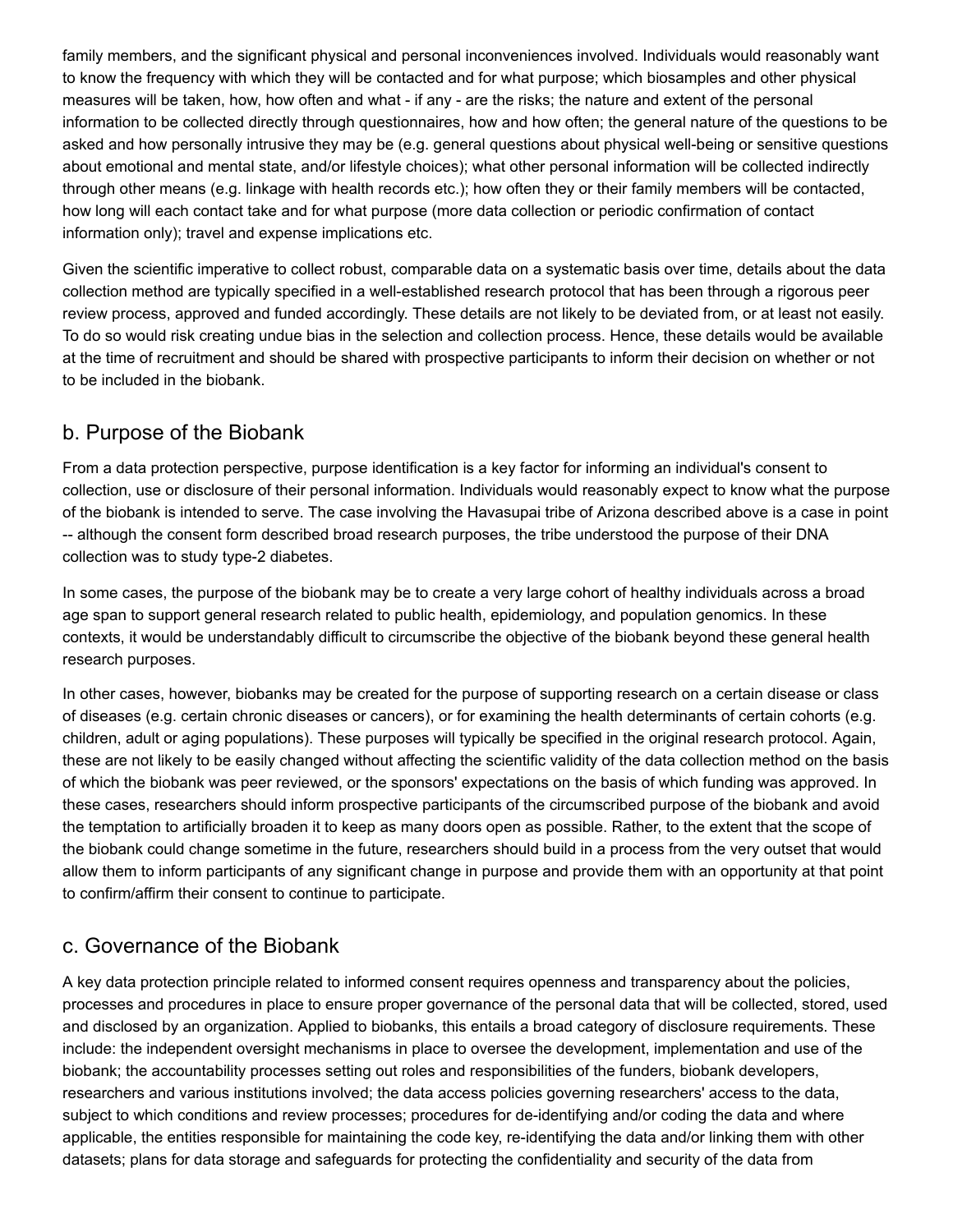unintended breach; relevant contact information and processes in place for challenging compliance in the event of breach; and plans for long-term retention of data and evolution of the biobank upon the completion of its stated purpose and/or expiry of funding.

Providing prospective participants with details about how their personal information will be managed and processed is difficult to carve in stone particularly given the long term nature of biobanks, their increasing complexity and the rapidly evolving nature of information technologies (e.g. cloud computing, data analytics, gene sequencing, etc.) However, this does not dispense with the need to put in place a proper governance process from the outset and to respect the reasonable expectation of individuals to understand in simple terms who will be accountable for making which decisions, in accordance with what processes and subject to what conditions along the way.

Different tools and approaches have been used and suggested for providing governance-related information in layperson terms and through a multi-layered approach to support a meaningful informed consent process. These include providing links to more detailed information that can be found in descriptions of the biobank governance structure, its data access and privacy policies and any applicable data sharing agreements; developing information pamphlets and frequently asked questions; and using visual aids, data flow diagrams and explanatory videos wherever possible. Most importantly, individuals must be afforded with sufficient time and opportunity to reflect on this information, seek out further information at the level they desire, and ask questions or raise concerns.

## d. Future research uses of the data

From a data protection perspective, a person would reasonably expect to know what future uses will be made of their personal data and the risks involved. However, therein lies the crux of the challenge since details of future research studies that will make use of the biosamples and personal data contained in the biobank are still unknown at the time of recruitment and the initial consent process. The question then is whether individuals, knowing what they do about the purposes of the biobank and its governance structure, would be reasonably willing to accept a certain degree of uncertainty, fully informed of the inherent risks associated with *not* knowing the specific details of individual research projects that will eventually make use of their personal information and biosamples.

While individuals may consent to assume such risk, in order for it to be meaningful and informed, there must be clear understanding - and *agreement* -- of what constitutes an acceptable threshold of risk beyond which re-contact will be necessary.

One key factor in determining the acceptable and agreed-upon threshold of informational risk associated with providing access to third party researchers for future yet unspecified research projects is the level of identifiability of the data that will be shared. Individuals reasonably expect to know and understand the risks that third party researchers may identify or re-identify them based on data provided to them, either alone or in combination with other available data. Recognizing that absolute de-identification cannot be guaranteed and that identifiability is a spectrum rather than a black-and-white concept, there must be clear explanation of the form released data will take (coded, double-coded, encrypted, etc.) and clear agreement on the level of identifiability risk that individuals would be willing to accept, and agree to, based on initial, broad consent. Any time the risk of identifiability is elevated beyond that agreed-upon threshold, either due to the nature or form of the data being requested and/or the unique particularities of an individual research project, re-contact would be necessary to seek specific permission.

A second threshold factor affecting informational risk that may trigger the need for re-consent is purpose. Where the future research purposes exceed the scope of purposes originally described to them (see discussion on "The Purpose of the Biobank" above), a person would reasonably expect to be informed of this significant change and re-contact will be necessary to seek their renewed consent. For example, future research purposes that exceed the original stated purpose of the biobank or expand to include commercially-related purposes would clearly exceed what a person would reasonably expect and consider appropriate in the circumstances. Unless expressly stipulated at the outset, these new purposes would go beyond the valid parameters of initial broad consent, thereby triggering the requirement for recontact and renewed consent.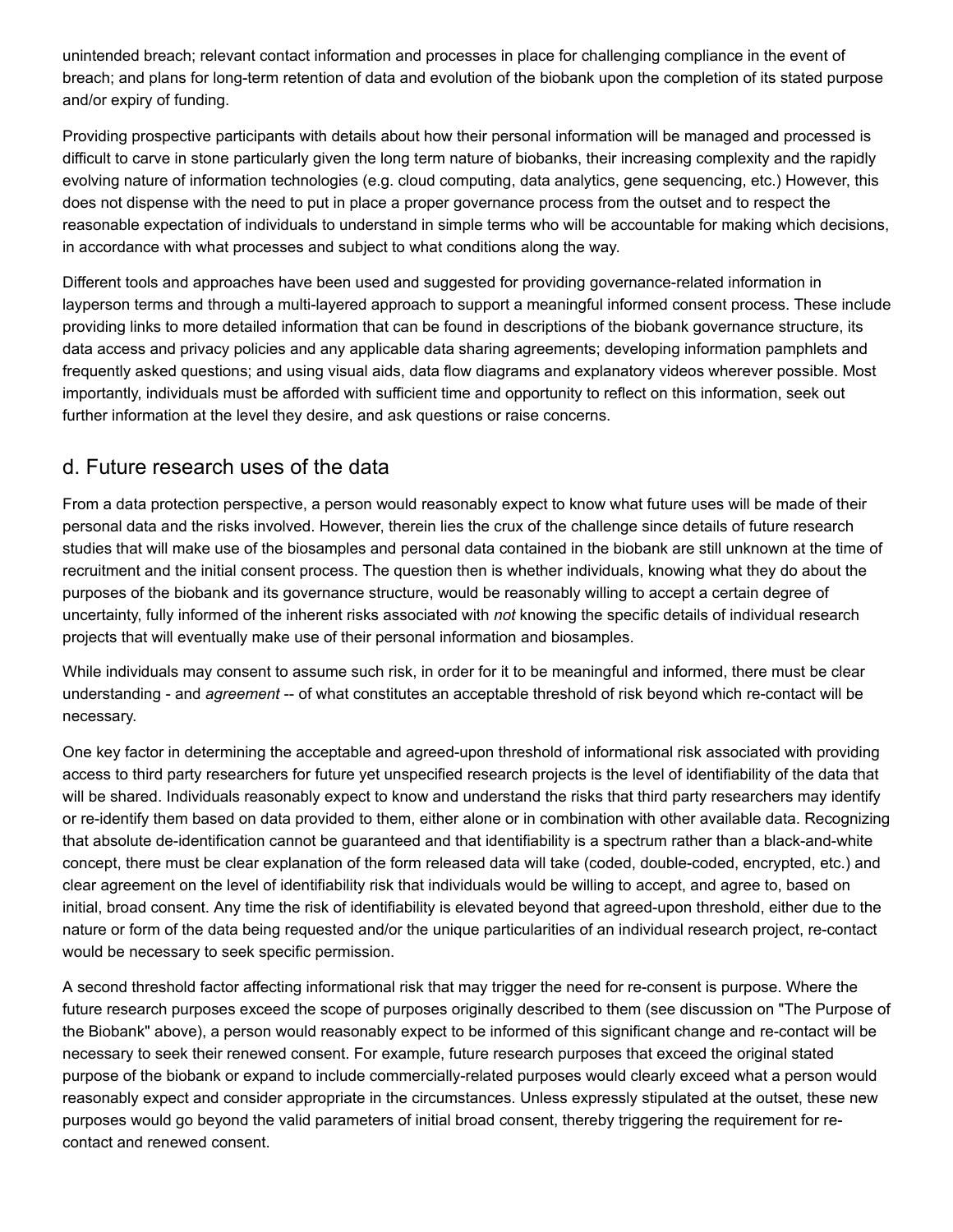A third threshold factor in determining the level of informational risk that an individual may be reasonably willing to assume and accept through broad consent at time of recruitment without knowing the details of future, yet unspecified research studies, is jurisdiction. Recognizing the significant discrepancy in levels of data protection available across different jurisdictions internationally, individuals would reasonably expect to know whether their biosamples and personal data will be disclosed beyond Canada's borders and if so, where. Unless this possibility was clearly explained and specified at the time of initial, broad consent, re-contact would be necessary to renew consent based on this new information. In such cases, informed consent must be predicated upon reasonable assurance that a comparable level of data protection can be provided by virtue of the laws of that other jurisdiction or by way of contractual arrangement or data sharing agreement between the biobank and the international researcher in question. In any event, by Canadian standards at least, ultimate accountability for informational risks would continue to reside with the biobank.

From a data protection perspective, although specific details of individual research projects may not be available at the time of initial consent, they must be made available as soon as practicable thereafter. This may be done through a variety of means including a public website or registry listing details of all of the research projects which make use of the biobank as these become known; a shared information network among biobank participants that can provide this information; published materials about the studies can be provided to participants each time they are re-contacted as part of the ongoing data collection process; and/or by way of a 1-800 toll-free number that individuals could call to seek out this information and have it sent to them upon request.

# e. The Terms of Engagement

From a data protection perspective, individuals would reasonably expect to know the terms and conditions of their engagement when they agree to participate in a biobank. This includes clear understanding of what will happen if they change their mind? What, if anything, could they expect to get out of participation? And who, other than themselves, are they engaging in the process?

A hallmark feature of informed consent is the correlative right of individuals to withdraw their consent at anytime. However, to be meaningful, individuals must be informed of the opportunities to withdraw consent and these opportunities must be real and practicable. For example, a clear contact number or email address should be provided to participants and regularly updated; the process for withdrawal should be simple, non-cumbersome and at zero cost. In the context of a longitudinal cohort, each recurring contact (which is already built into the research design for ongoing data collection purposes) allows researchers to check in with participants on a regular basis, provide them with a chance to ask questions or raise concerns, and afford them an ongoing opportunity to confirm, or at least affirm, consent.

Moreover, there must be clear and common understanding of what "withdrawal" means and what the available options are. Does withdrawal mean that researchers will stop contacting them and cease all further data collection, but still continue to use and link data previously collected? Or does it mean that researchers will make no further use of the individual's existing data? Will individuals' personal data and/or biosamples be anonymized or altogether destroyed? What about withdrawal of their data from already analyzed and/or completed research findings? Expectations about what withdrawal entails must be clearly managed at the outset, particularly where practicalities would prevent researchers from meeting them (e.g. biosamples once anonymized cannot be practicably identified for removal or destruction; certain data in the biobank may be required to be kept by sponsors or oversight bodies for verification and audit purposes; personal data once aggregated, analyzed and pooled into published research findings may no longer be feasibly extricated, etc.)

Another significant term of engagement that a person would reasonably expect to have explained to them upon initial recruitment is what access, if any, could they have to research results about themselves? Are there certain physical or well-established clinical measures forming part of the data collection process that they could have access to, should they wish? What of incidental findings that researchers may come across in the course of research - would individuals want to know about those under exceptional circumstances? If so, is there an agreed-upon manner in which the results will be delivered to them - directly by the researcher or through their treating physician, and what are the implications for their insurability or employment prospects? If they do not wish to be informed of incidental findings, do they understand the implications of *not* knowing about potentially serious health conditions that might be preventable, treatable or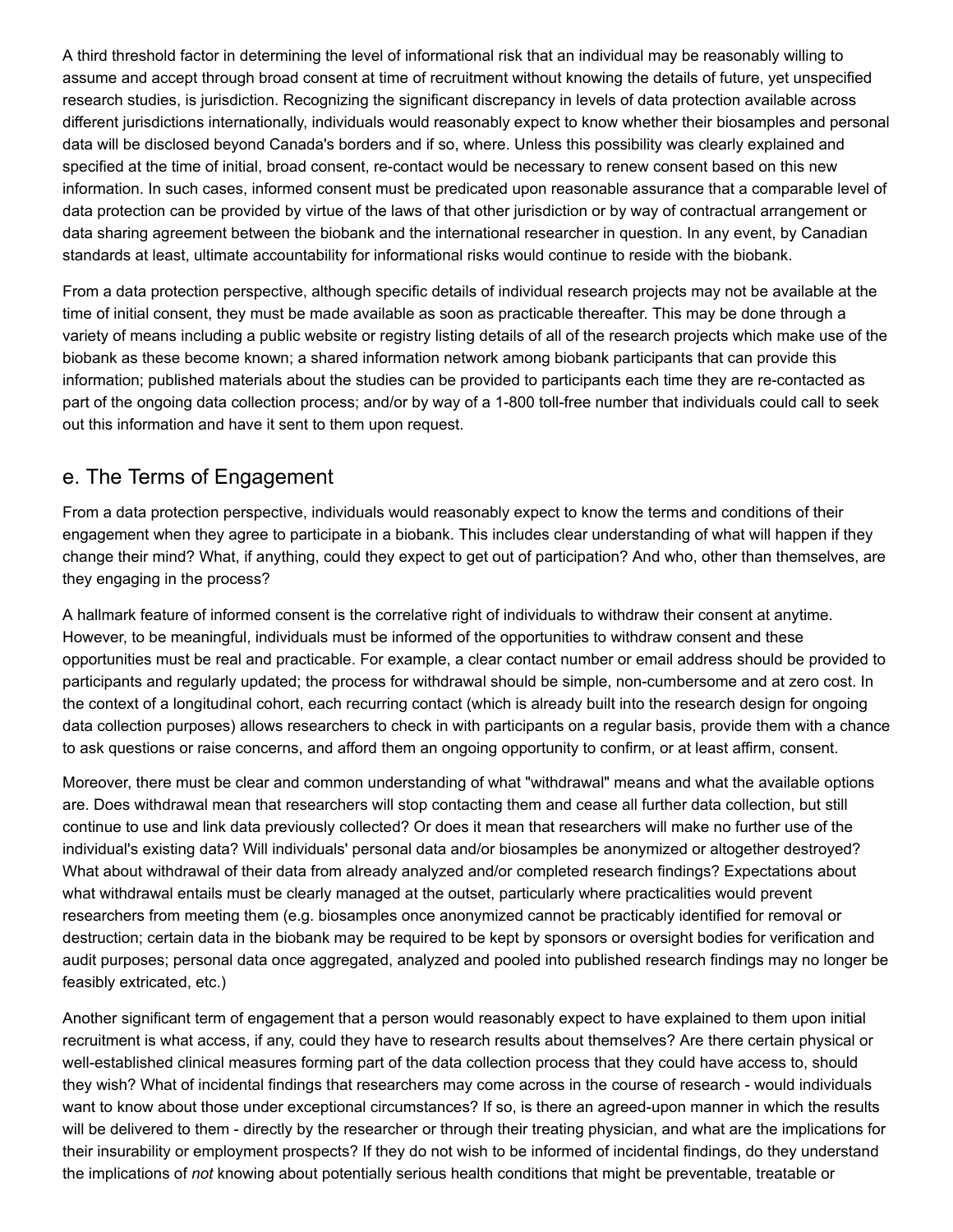otherwise have significant implications for family members or future reproductive decisions? What about research results that do not yet have any established clinical significance, utility or validity? Would individuals expect to have access to those, and if not, has that been made clear to them from the outset, or at least, has a decision-making framework and communication strategy been put in place to deal with these issues?

A further term of engagement, particularly important in the context of biobanks, is what impact individual participation will have on family members? Will individuals be asked to provide personal information about themselves as part of the data collection process which may also be revealing of family members? Will individuals be asked to provide names and contact information of family members and if so, for what purpose? Is it to assist the biobank to locate individuals and maintain contact with the longitudinal cohort? Or is it to make substitute decisions on behalf of individuals should they become incapacitated over time or die? Once again, these terms of engagement must be clarified from the outset and individuals should be encouraged to discuss their participation with family members.

# IV. Conclusion

<span id="page-14-0"></span>Throughout this paper, we have adopted a concept of privacy, strongly anchored in the right of autonomy, which recognizes the ability of individuals to determine for themselves when, how, and to what extent information about them is communicated to others.  $^{22\,(Hn22)}$  Had we started from the premise that privacy is the right to be free from intrusion or be protected from harm, we may have come to different conclusions or perhaps similar ones but in a different way.  $^\mathrm{23\,(Hfn23)}$ 

<span id="page-14-1"></span>Privacy, as the right to control how information about oneself is shared with others, is entirely compatible with a specific informed consent model whereby individuals are re-contacted on a case-by-case basis and afforded with the opportunity to decide whether or not to allow data access to researchers depending on the details of each individual study. Privacy conceived in this same way, however, would not necessarily be incompatible with a broad consent model either, within certain parameters. Inherent in the right of control is the option of choosing to assume an acceptable and agreed-upon threshold of uncertainty, based on meaningful disclosure of the informational risks that a person would reasonably expect to know about and consider to be appropriate in the circumstances.

To meet these minimal disclosure requirements in the context of prospective, longitudinal cohorts, broad consent must necessarily be a layered and ongoing process -- *particularly* where there exist built-in opportunities for periodically recontacting individuals as part of the ongoing data collection process. In this way, individuals could be kept meaningfully apprised of changes in risk thresholds or be made aware of new risks unknown at the time of enrollment. This affords them with the ongoing opportunity to assess for themselves whether they still accept and agree to these new thresholds. Recognizing the inherent complexity of the informational risks involved and the significant challenges associated with explaining risk thresholds in such a way that participants can understand them, is no reason for researchers to dispense with the requirement. Guided by principles transparency and accountability, a respect for persons, and a deep commitment to public trust, researchers will find creative ways.

Is broad consent an idea whose time has come? The ethical, legal and social lens which has conventionally been trained on protecting individuals from the physical risks associated with medical research - namely clinical researchmust be refocused to acknowledge the significant informational risks at stake in the context of biobank research. From a data protection perspective, disclosure of informational risks in biobank research, while no less critical a requirement for meaningful consent, is qualitatively focused on different things. Informational risks in this context are not necessarily specific in nature, but better characterized in terms of risk thresholds. We have suggested five classes of minimal disclosure requirements relating to informational risks a person would reasonably want to know about before agreeing to provide broad consent to participate in a longitudinal cohort biobank-- particularly given the sensitivity of the data and the long-term, uncertain nature of the endeavor.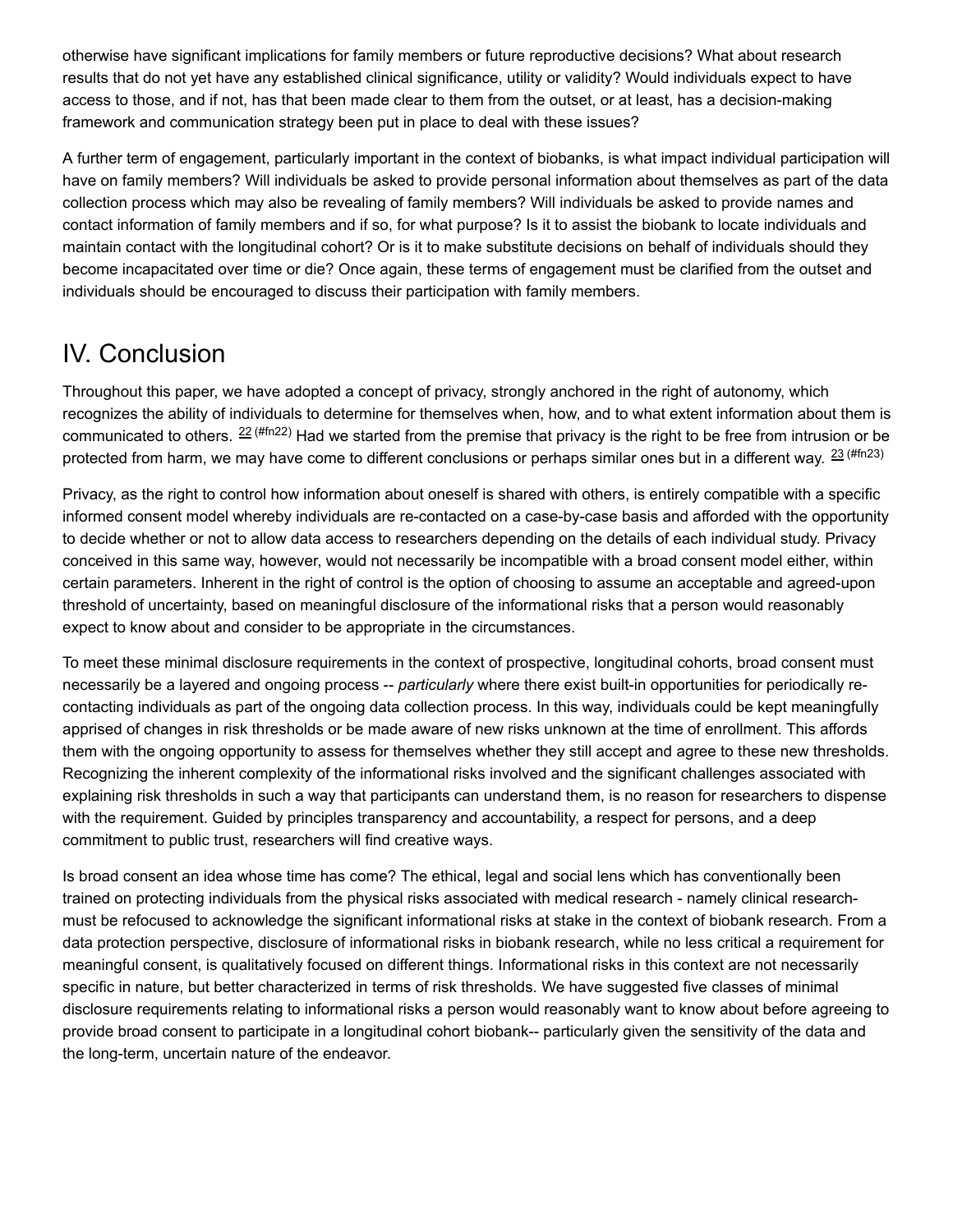- <span id="page-15-0"></span>Alice Parks, "10 Ideas Changing the World Right Now" Time (12 March 2009) online: [http://www.time.com/time/specials/packages/article/0,28804,1884779\\_1884782\\_1884766,00.html.](http://www.time.com/time/specials/packages/article/0,28804,1884779_1884782_1884766,00.html) [1](#page-7-1)
- <span id="page-15-1"></span>B.S. Elger and A. Caplan "Consent and anonymization in research involving biobanks: Differing terms and norms present serious barriers to an international framework" (2006) 7:7 EMBO Reports 661. [2](#page-7-2)
- <span id="page-15-2"></span>OECD Glossary of Statistical Terms, Biobank Definition, online: [http://stats.oecd.org/glossary/detail.asp?](http://stats.oecd.org/glossary/detail.asp?ID=7220) ID=7220 [3](#page-8-0)
- <span id="page-15-3"></span>Australian Government, National Health and Medical Research Council, "Biobanks Information Paper" (2010) at p. 7, online: [http://www.nhmrc.gov.au/\\_files\\_nhmrc/file/your\\_health/egenetics/practioners/biobanks\\_information\\_paper.pdf](http://www.nhmrc.gov.au/_files_nhmrc/file/your_health/egenetics/practioners/biobanks_information_paper.pdf) [4](#page-8-1)
- <span id="page-15-4"></span>Public Population Project in Genomics, *P3G Observatory*, online: <http://www.p3gobservatory.org/studylist.htm?reset=true&d-8323165-p=6> [5](#page-8-2)
- <span id="page-15-5"></span>For an overview of informed consent as a default standard for research, see P. Kosseim and M. Brady, "Policy by Procrastination: Secondary Use of Electronic Health Records for Research Purposes" [2008] 2 *McGill Journal of Law and Health 5 at 13-19.* [6](#page-8-3)
- <span id="page-15-6"></span>Caulfield and Knoppers, "Consent, Privacy & Research Biobanks" (Policy Brief from the 2009-2010 Series on Consent, Privacy & Research Biobanks, 26 January 2010), [*Caulfield & Knoppers*]. [7](#page-8-4)
- <span id="page-15-7"></span>For an overview of the some of the legal, ethical and practical issues involved, see Bartha Maria Knoppers & Ma'n H Abdul-Rahman, "Chapter 2: Biobanks in the Literature", in Elger et al., ed., *Ethical Issues in Governing Biobanks*, (Oxford: Ashgate Publishing, 2008), online: [http://www.p3gobservatory.org/download/publications/EthicsChapter\\_2.doc](http://www.p3gobservatory.org/download/publications/EthicsChapter_2.doc) [8](#page-9-0)
- <span id="page-15-8"></span>*OECD Guidelines on Human Biobanks and Genetic Research Databases* (2009), online: <http://www.oecd.org/dataoecd/41/47/44054609.pdf> [*OECD Guidelines*]. See also Sylvia Rumball & Alexander McCall Smith, *Human Genetic Data: Preliminary Study by the IBC on its Collection, Processing, Storage and Use* (Paris: UNESCO, 2002) at 16, online: UNESCO [http://portal.unesco.org/shs/en/files/2138/10563744931Rapfinal\\_gendata\\_en.pdf/Rapfinal\\_gendata\\_en.pdf](http://portal.unesco.org/shs/en/files/2138/10563744931Rapfinal_gendata_en.pdf/Rapfinal_gendata_en.pdf) and HUGO Ethics Committee, "Statement on Human Genomic Databases" (2003) 13 Eubios Journal of Asian and International Bioethics 99, online: <http://www.eubios.info/HUGOHGD.htm> [9](#page-9-1)
- <span id="page-15-9"></span>Fons Dekkers et. Al., Genetic Databases: Assessing the Benefits and Impact on Human and Patient Rights, Report of the Working Group of the World Health Organization's European Partnership on Patients' Rights and Citizens' Empowerment (Geneva: World Health Organization, 2003) at 14, online: World Health Organization, <http://www.law.ed.ac.uk/ahrb/publications/online/whofinalreport.pdf>  $10$
- <span id="page-15-10"></span>Iceland, Act on Biobanks No. 110 (2000); Estonia, Human Genes Research Act (2001); U.K. Human Tissue Act (2004); Australia National Statement on Ethical Conduct in Human Research (2007); Germany, National Ethics Council Opinion on Biobanks for Research (2004); Switzerland, Biobanks: Obtainment, Preservation and Utilization of Human Biological Material (2006), U.K. Medical Research Council, Human Tissue and Biological Samples for Use in Research (2001); See jurisdictional overview in Salvaterra et al., "Banking together: A unified model of informed consent for biobanking" (2008) 9 *EMBO reports* 307 [Salvaterra]. [11](#page-9-3)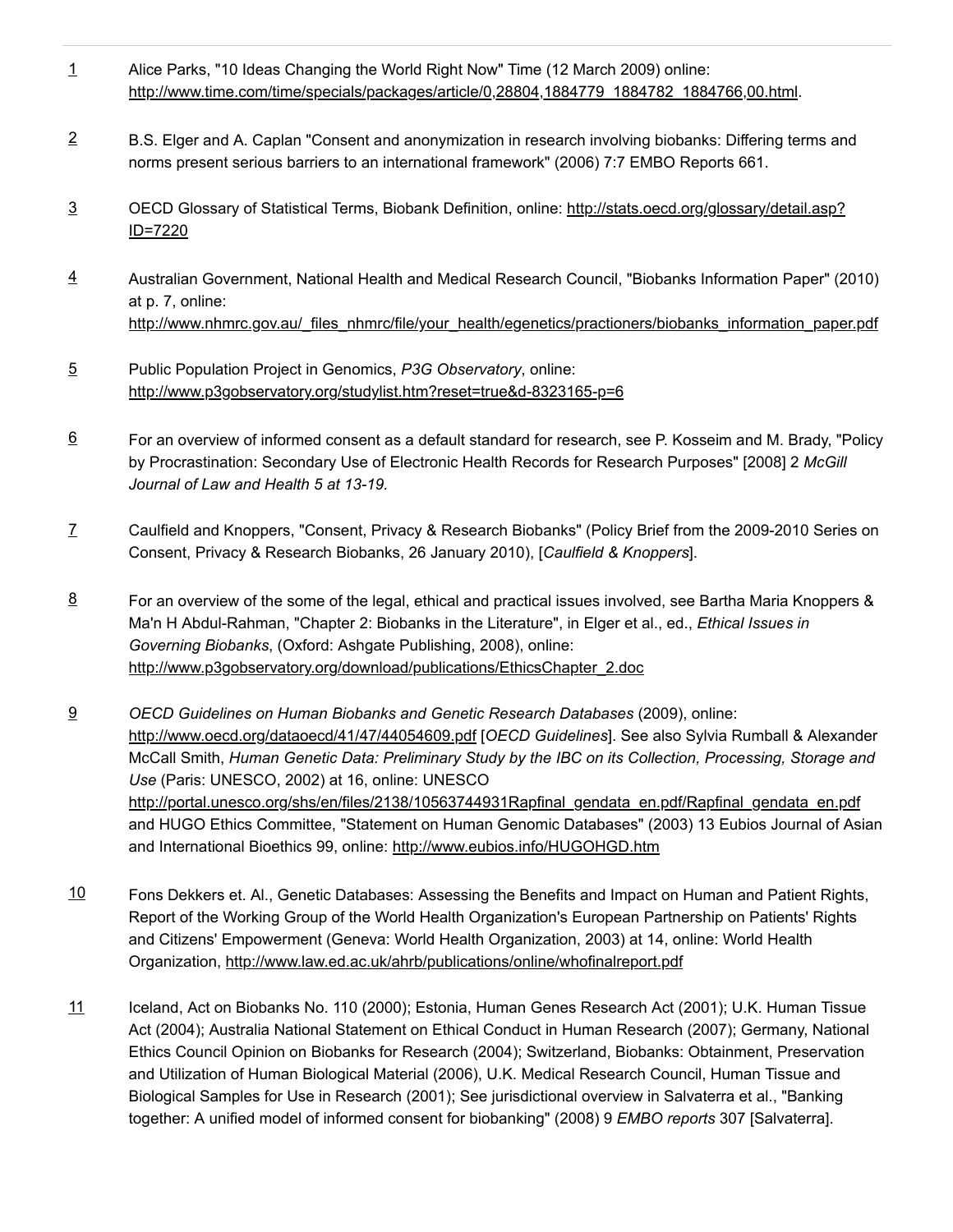- <span id="page-16-0"></span>Canadian Institutes of Health Research, Natural Sciences and Engineering Research Council of Canada, Social Sciences and Humanities Research Council of Canada, *Tri-Council Policy Statement: Ethical Conduct for Research Involving Humans*, December 2010 [TCPS]. [12](#page-9-4)
- <span id="page-16-1"></span>[13](#page-9-5) *Supra*, Salvaterra.
- <span id="page-16-2"></span>For example, a Canadian study indicates that although individuals are open to alternatives to specific, projectby-project consent, they do not wish to completely relinquish control over their personal health information. Their support for broad consent is qualified by a preference to maintain some degree of control over their data. Moreover, their support for broad consent diminishes significantly in the context of commercial research. See: Donald J. Willison et al., "Alternatives to Project-specific Consent for Access to Personal Information for Health Research: What Is the Opinion of the Canadian Public?" (2007) 14:6 Journal of the American Medical Informatics Association 706 at 711 [Willison et al.]. See also: Kieran O'Doherty and Michael Burgess. "Engaging the public on biobanks: Outcomes of the BC Biobank Deliberation" 12: 4 (2009) Public Health Genomics 203 [O'Doherty and Burgess]. [14](#page-9-6)
- <span id="page-16-3"></span>Bartha M. Knoppers and Ruth Chadwick, "Human Genetic Research: Emerging Trends in Ethics", *Nature Reviews: Genetics*, 2005 Jan; 6(1):75-79 [Medline]. [15](#page-9-7)
- <span id="page-16-4"></span>L.D. and E.D., Infants by their Guardian Ad Litem, Natalie Docherty v. The British Columbia Women's Hospital *and Health Centre and British Columbia Children 's Hospital* (14 May 2010), Vancouver S103416 (B.C. Sup. Ct.) [16](#page-10-0)
- <span id="page-16-5"></span>Plaintiffs' Complaint, *Beleno v. Tex. Dept. of State Health Services*, No. SA-09-CA-188-FB (W.D. Tex. 2009), online: <http://www.genomicslawreport.com/wp-content/uploads/2010/01/Beleno-complaint.pdf> [17](#page-10-1)
- <span id="page-16-6"></span>Settlement Agreement and Release, *Beleno v. Tex. Dept. of State Health Services*, No. SA-09-CA-188-FB (W.D. Tex. 2009), as summarized in Indiana University Centre for Bioethics, *Newborn Blood Spot Banking: Approaches to Consent - PredictER Law and Policy Update,* online: <http://bioethics.iu.edu/programs/predicter/legal-updates/newborn-blood-spot-banking/> <u>[18](#page-10-2)</u>
- <span id="page-16-7"></span>One recent study examined parental willingness to permit use of NBS for research and found that if permission is sought, 76.2% of parents were very or somewhat willing to permit use of NBS for research; but if permission is not sought, only 28.2% of parents would be very or somewhat willing to permit use of NBS for research. See: Tarini BA, Goldenberg A, Singer D, Clark SJ, Butchart A, Davis MM. Not without my Permission: Parents' Willingness to Permit Use of Newborn Screening Samples for Research. *Public Health Genomics*. 2009 Jul 11. PubMed PMID: [19602864.](http://pubmed.gov/19602864) [19](#page-10-3)
- <span id="page-16-8"></span>Amy Harmon, "'Where'd You Go With My DNA?" *The New York Times* (25 April 2010) online: NY Times <http://www.nytimes.com/2010/04/25/weekinreview/25harmon.html> [*Harmon*]. [20](#page-10-4)
- <span id="page-16-9"></span>See for example, Principle 4.3 on Consent in the Canadian Standards Association Model Code for the Protection of Personal Information CAN/CSA-Q-830-96, originally based on the OECD Guidelines on the Protection of Privacy and Transborder Flows of Personal Data (1980) and incorporated into Canada's Federal private sector privacy law, *Personal Information and Electronic Documents Act*, (2000, c.5). [21](#page-10-5)